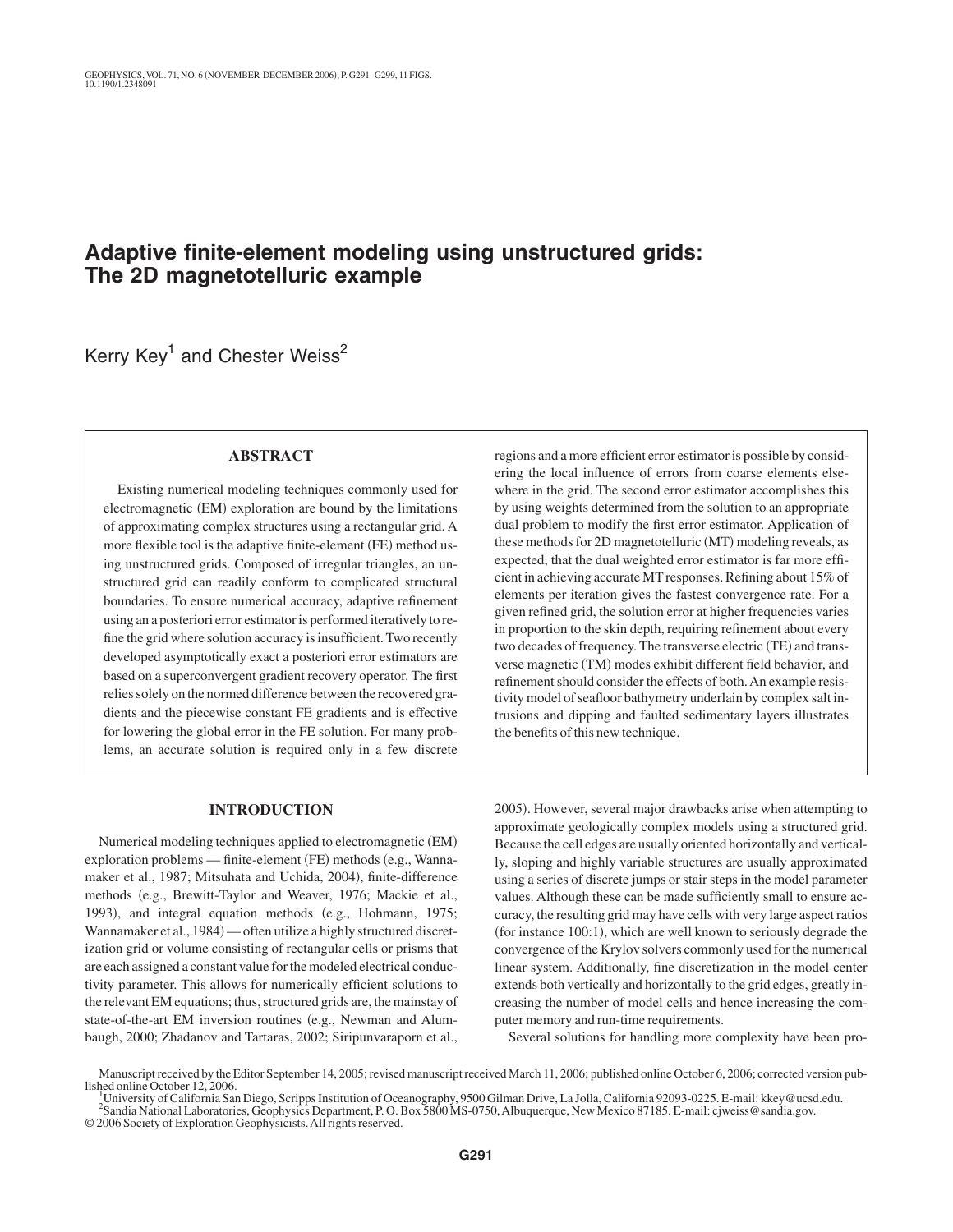posed and include structured triangular FEs (Wannamaker et al., 1987) and conductivity averaging (Aprea et al., 1997; Baba and Seama, 2002). Yet these methods have underlying rectangular grids and in practice can present a cumbersome grid design challenge for modeling highly variable structures. Of particular importance are land and seafloor variations, which can greatly affect EM responses because the measurement locations are usually situated there (e.g., Baba and Seama, 2002; Schwalenberg and Edwards, 2004).

We overcome the structured grid limitations by implementing an adaptive FE method that uses unstructured elements. The term unstructured means that the elements are only constrained to be shape regular (triangles) and that element edge lengths can vary from side to side and element to element. An unstructured grid can easily be designed to conform exactly to straight-edged boundaries of any slope. Arcuate boundaries can be approximated to the required precision using many small elements. Thus, unstructured grids are highly suitable for modeling arbitrarily shaped interfaces. Because unstructured elements can rapidly grow larger with distance, small discretization in the model center does not have to extend to the model edges and thus memory requirements can be kept relatively low. A constraint on the minimum inner angle of the triangular elements can be used to ensure that no elements are slivers (the triangular element equivalent of large aspect ratio rectangular cells), which can cripple the efficiency of the Krylov solver.

Fast and robust triangulation routines for generating quality unstructured 2D grids are readily available (e.g., Shewchuk, 1996, 2002). However, for arbitrarily complex models, it is difficult to construct an optimal FE grid that balances numerical efficiency (requiring fewer elements) with numerical accuracy (requiring more elements). A well-accepted solution to this dilemma is the adaptive FE method, in which the solution is calculated iteratively using successively refined grids until converging to the desired tolerance. The decision of which elements to refine can be accomplished using an a posteriori error estimation scheme (e.g., Ainsworth and Oden, 2000) that estimates the normed error in the solution, or its gradient, over each element.

In this work, we apply the unstructured FE method and an adaptive refinement technique to the 2D magnetotelluric (MT) problem. For reviews of the MT method, see Vozoff (1991) and Simpson and Bahr (2005). While the engineering and other communities have embraced adaptive unstructured grids for quite some time now, this appears to be the first application to EM geophysics in general. Since the MT practitioner is generally interested in the solution quality only at the measurement locations (a series of sites along the air-land or sea-seafloor boundaries), simple adaptive refinement is not the most efficient way to reach an acceptable solution. Instead, we use a goal-oriented adaptive refinement algorithm in which the estimated error for each element is weighted by its influence to the solution at the MT sites. Thus, refinement only occurs where the solution is inaccurate and where that inaccuracy corrupts the solution at the (possibly distant) MT sites. The basic error estimator is calculated using a superconvergent gradient recovery operator (Bank and Xu, 2003), and the appropriate weights are determined by the solution of a dual/ adjoint problem (Ovall, 2004, 2006). We note that this adaptive method is very general and could also be applied to many other geophysical problems.

In the following sections, we review the secondary field formulation for 2D MT and present the corresponding FE solution. We then describe the a posteriori error estimation scheme and the dual method used to weight the error estimates. We verify the method's accuracy and study its convergence properties by comparison with an analytic 2D MT code. Finally, we provide an example of using the adaptive method to model the MT response of a complex resistivity structure that is realistic for the offshore exploration environment.

## **PROBLEM STATEMENT**

For the case where the electrical conductivity  $\sigma$  is variable in only two coordinates  $(y, z)$ , the two independent modes of MT excitation (TE: transverse electric; TM: transverse magnetic) give rise to an uncoupled set of partial differential equations in terms of the strikealigned electric  $E_x$  and magnetic  $H_x$  fields:

and

TE: 
$$
-\nabla \cdot \nabla E_x + i\omega \mu_0 \sigma E_x = -i\omega \mu_0 J_0
$$
 (1)

$$
TM: -\nabla \cdot \frac{1}{\sigma} \nabla H_x + i\omega \mu_0 H_x = -i\omega \mu_0 M_0, \qquad (2)
$$

where  $\omega$  is the angular frequency, a uniform magnetic permeability  $\mu_0 = 4\pi \times 10^{-7}$  H/m is assumed, and the TE and TM modes are driven by laterally uniform electric  $J_0(z)$  and magnetic  $M_0(z)$  sources located above the earth's surface.

One approach to solving equations 1 and 2 is to split the electric and magnetic fields into primary and secondary components, corresponding to the fields  $(E_x^0, H_x^0)$  arising from some reference conductivity model  $\sigma_0$  and the fields  $(E'_x, H'_x)$  arising from the conductivity difference  $\sigma - \sigma_0$  with the model of interest (e.g., Coggon, 1971). The total fields are found by summing their respective constituents:

$$
E_x = E_x^0 + E'_x \text{ and } H_x = H_x^0 + H'_x. \tag{3}
$$

The reference model  $\sigma_0$  is typically formulated so that it admits some easily obtained and well-behaved solution  $[e.g.,$  the 1D layered earth  $\sigma(z)$  where TE and TM modes are equivalent and the analytic solution is simple to derive]. The primary advantage to this approach lies in the fact that the FE grid only needs to accurately capture the secondary field variations, which tend to be more localized than total field variations; thus, a grid with fewer elements can often be used.

The secondary electric and magnetic fields also satisfy an uncoupled pair of partial differential equations for the TE mode,

$$
-\nabla \cdot \nabla E'_x + i\omega \mu_0 \sigma E'_x = -i\omega \mu_0 (\sigma - \sigma_0) E_x^0, \qquad (4)
$$

and the TM mode,

$$
-\nabla \cdot \frac{1}{\sigma} \nabla H'_x + i\omega \mu_0 H'_x = \hat{x} \cdot \nabla \times \left(1 - \frac{\sigma_0}{\sigma}\right) \mathbf{E}^0. \tag{5}
$$

Note that  $E^0$  in the right-hand side of equation 5 is the 1D electric field obtained for a TM source term and is equivalent to  $E_y^0$ . For both equations, the right-hand side can be described as a source term arising from the interaction of the conductivity perturbation  $\sigma - \sigma_0$  and the primary electric field  $\mathbf{E}^0$ .

Consider a triangulation of the model domain  $\Omega$  composed of  $M$ Delaunay triangles (elements) described by *N* vertices and the *N*-dimensional vector spaces *V* and  $V_0$ . Equation 4 for the TE mode can be reexpressed as the variational problem to find  $u \in V$  such that

$$
B(v, u) = f(v) \text{ for all } v \in V_0,
$$
 (6)

where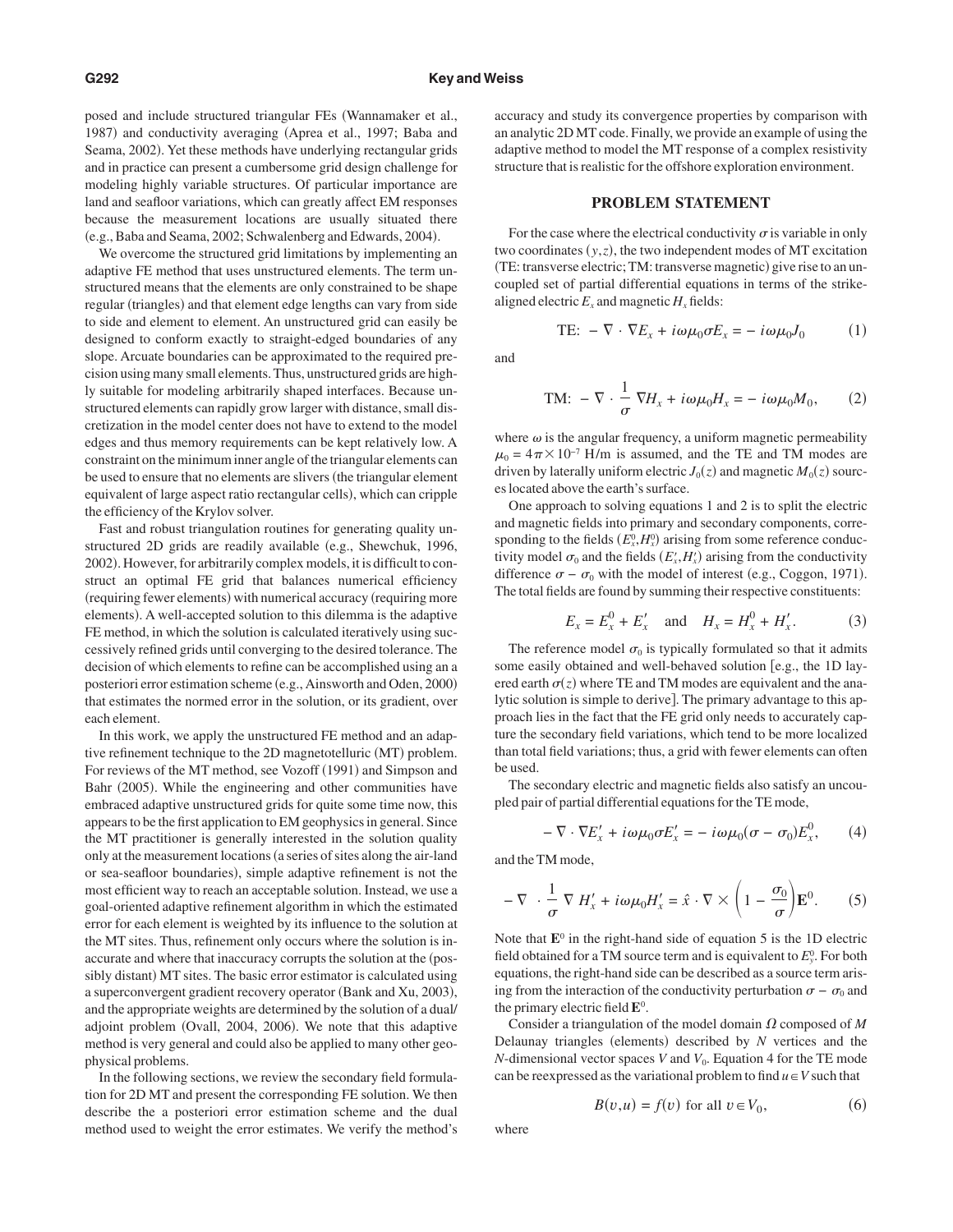$$
B(v, u) = \int_{\Omega} k \nabla v \cdot \nabla u \, d\Omega + \int_{\Omega} quv \, d\Omega \qquad (7)
$$

and

$$
f(v) = \int_{\Omega} vs \, d\Omega, \tag{8}
$$

where  $u = E'_x$ ,  $k = 1$ ,  $q = i\omega\mu_0 \sigma$ ,  $s = -i\omega\mu_0 (\sigma - \sigma_0)E_x^0$  and where a homogeneous boundary condition has been applied. For the TM mode, the continuity of electric current normal to boundaries is required; after a bit of tedious manipulation, equation 5 can be reexpressed as the variational problem to find  $u \in V$  such that

$$
B(v, u) = g(v) \text{ for all } v \in V_0,
$$
 (9)

where  $B(v, u)$  retains its definition given in equation 7 but with  $u = H'_x$ ,  $k = 1/\sigma$  and  $q = i\omega\mu_0$ . The right-hand side is given by

$$
g(v) = \int_{\Omega} \frac{\partial v}{\partial z} \left( 1 - \frac{\sigma_0}{\sigma} \right) E_y^0 d\Omega.
$$
 (10)

Equations 6 and 9 can be solved in the usual way using FEs, resulting in the solution vector  $u<sub>h</sub>$ . Here we use unstructured triangular elements with linear basis functions. For a general review of FE methods, see Lapidus and Pinder (1999). Note that in contrast to a previous development of the FE method for the TM mode problem (e.g., Wannamaker et al., 1987), our solution possesses no boundary integrals in its formulation. The formulation given here fully embraces abrupt changes in electrical conductivity through rigorous treatment of the boundary integrals as they arose in the manipulations leading to the variational problem. No such assumptions as smooth conductivity or spatially averaged conductivity are needed here. Rather, the charge buildup effects on these interfaces are captured in their entirety by the volume-integral sourcing function in equation 10.

After numerically solving equations 6 and 9 for  $E'_x$  and  $H'_x$ , the remaining field components can be found through Faraday's and Ampere's laws, shown as

$$
\frac{\partial E'_x}{\partial z} = -i\omega\mu H'_y,\tag{11}
$$

$$
\frac{\partial E'_x}{\partial y} = i\omega\mu H'_z,\tag{12}
$$

$$
\frac{\partial H'_x}{\partial z} = \sigma E'_y + (\sigma - \sigma_0) E_y^0, \qquad (13)
$$

$$
\frac{\partial H'_x}{\partial y} = -\sigma E'_z.
$$
 (14)

The primary and secondary fields are added together to form the total fields, which are then used to compute the various MT transfer functions. For instance, the MT impedances for the TE and TM modes are

$$
Z_{xy} = Z_{TE} = \frac{E_x}{H_y}, \quad Z_{yx} = Z_{TM} = \frac{E_y}{H_x}.
$$

The commonly used MT apparent resistivity transformation  $\rho_{xy}$  and impedance phase  $\phi_{xy}$  are defined as

$$
\rho_{xy} = \frac{1}{\omega \mu} |Z_{xy}|^2, \qquad (15)
$$

$$
\phi_{xy} = \arctan(Z_{xy}),\tag{16}
$$

and similarly for the *yx*-components.

## **A POSTERIORI ERROR ESTIMATION**

Methods for a posteriori error estimation have been studied extensively for the past two decades, and a review of the major accomplishments up to the end of the 1990s is presented in Ainsworth and Oden (2000). A recent class of techniques called recovery-based error estimators utilize a postprocessed, or recovered, gradient approximation. The general idea is that the piecewise constant FE solution gradient  $\nabla u_h$  implicit in the use of linear basis functions for each element can be greatly improved in accuracy through a variety of averaging or projection techniques to form a recovered gradient  $\mathcal{R}\nabla u_h$ . A local error estimator  $\eta_e$  for each element is then formed by integrating the difference between the recovered and piecewise constant gradients, stated as

$$
\eta_e \equiv \|\mathcal{R}\nabla u_h - \nabla u_h\|_{L_2(e)},\tag{17}
$$

where the  $L_{2z}$  norm is invoked. The effectiveness of recovery techniques for a posteriori error estimation is because of the superconvergence property (e.g., Ovall, 2004, chapter 3) of many recovery operators, which leads to asymptotically exact error estimators, stated as

$$
\frac{\left\| (\mathcal{R} - I)\nabla u_h \right\|_{L_2(\Omega)}}{\left\| \nabla (u - u_h) \right\|_{L_2(\Omega)}} \to 1 \text{ as } h \to 0,
$$
\n(18)

where  $u$  is the true solution to the differential equation,  $I$  is an identity operator, and *h* is the diameter of the circumscribing circle for each element. For general unstructured grids, a recovery operator with the superconvergence property is proved in Bank and Xu (2003). They define the recovery operator as,

$$
\mathcal{R}\nabla u_h = S^m Q_h \nabla u_h, \qquad (19)
$$

where  $Q_h$  is the global  $L_2$  projection operator, stated in bilinear form as

$$
(Q_h \nabla u_h, v) = (\nabla u_h, v), \qquad (20)
$$

and *Sm* is a smoothing operator using *m* smoothing iterations. In other words,  $Q_h \nabla u_h$  is the  $L_2$  projection of the piecewise constant element gradient  $\nabla u_h$  onto the nodal basis, which is then smoothed using *Sm*. For the smoothing operations, the partial solution to

$$
\nabla^2 (Q_h \nabla u_h) = 0 \tag{21}
$$

is computed using *m* conjugate gradient iterations. This method, referred to here as the basic error estimator (BEE), could easily be adapted to many numerical problems since its form is independent of the problem being solved. The recovery operator  $R$  also proves useful for MT because the fidelity of the desired MT responses depends on both the strike parallel field and its gradients. For the TM mode, some care needs to be taken during the  $L_2$  projection and gradient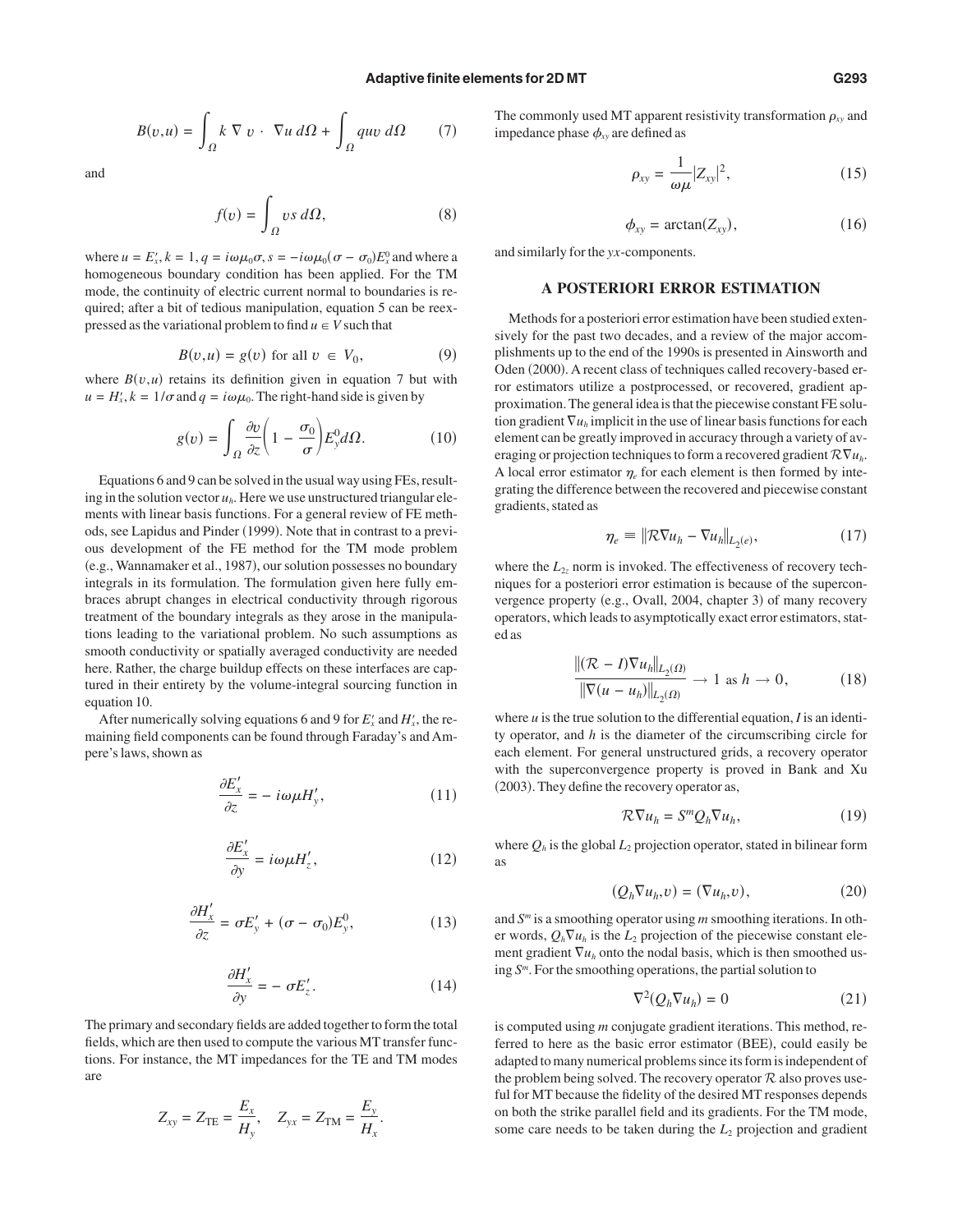smoothing because discontinuous gradients in the secondary magnetic field need to be permitted at conductivity boundaries. Hence, for the TM mode we solve equations 20 and 21 locally over regions of constant conductivity.

## **ERROR WEIGHTING USING THE DUAL SOLUTION**

The electric and magnetic fields (and their spatial gradients) need to be known precisely only at the MT measurement sites, usually discrete points on the air-land or sea-seafloor boundary. However, refinement based on the error estimator in equation 17 concentrates on elements with the largest errors, which can often lead to several refinement steps that have little effect on the MT responses, resulting in an unnecessarily large computation burden. Simply increasing the refinement in the proximity of the MT sites would not necessarily work, as it is well known for elliptic equations that errors in nonlocal portions of the FE grid can corrupt the local solution — an effect appropriately termed pollution.

A well-accepted strategy for handling pollution is through the use of the dual or adjoint problem, which provides a way to quantify the local influence of nonlocal errors. A recent study that uses the same framework as Bank and Xu (2003) applies the dual method for obtaining functional error estimates, which are then used as a refinement criterion for adaptive FE modeling (Ovall, 2004, 2006). Below, we review this approach and suggest how it should be applied to the 2D MT problem.

The dual operator  $B^*$  is defined relative to the primal operator *B* (defined for equations 6 and 9) as  $B^*(w, v) \equiv B(v, w)$ . The dual problem is to find*w* that satisfies

$$
B^*(w, v) = G(v) \text{ for all } v \in V_0,
$$
 (22)

where  $G$  is a given functional, in this case assumed to be some functional of the solution error  $(u - u_h)$ . We then have

$$
G(u - u_h) = B^*(w, u - u_h) = B(u - u_h, w)
$$
  
= B(u - u\_h, w - w\_h), (23)

where  $w_h$  is the FE solution for *w* and we invoke Galerkin orthogonality to achieve the last term on the right-hand side. Using the definition of *B* from the MT problem statement, the right-hand side can be written as

$$
B(u - u_h, w - w_h) = \int_{\Omega} k \nabla (u - u_h) \cdot \nabla (w - w_h)
$$

$$
+ q(u - u_h)(w - w_h) d\Omega. \qquad (24)
$$

For general earth conductivities and the low frequencies used in MT,  $k \gg q$ , suggesting that the left side of the integral will be dominant. The two gradient terms can be approximated using the superconvergent gradient recovery operator. Thus,

$$
B(u - u_h, w - w_h) \approx \int_{\Omega} k(\mathcal{R} - I)\nabla u_h \cdot (\mathcal{R} - I)\nabla w_h d\Omega.
$$
\n(25)

Equation 25 is an approximation of the global error functional *G*, which can be computed using  $u_h$  and  $w_h$ , the solutions to the primal and dual problems, respectively. For the local error estimate for each element, Ovall (2004) suggests using an approximation that is numerically easier to evaluate, referred to as dual error estimate weighting (DEW):

$$
\hat{\eta}_e \equiv \| (\mathcal{R} - I) \nabla u_h \|_{L_2(e)} \| k(\mathcal{R} - I) \nabla w_h \|_{L_2(e)}.
$$
 (26)

Simply put,  $\hat{\eta}_e$  is just a weighted version of the basic error estimator  $\eta_e$  (equation 17) where the weights are determined from the solution of the dual problem. To compute  $w_h$  using equation 22, we need to define the error functional *G*. Several suggestions are offered in Ovall  $(2004, 2006)$ ; we use the functional that approximates the  $H<sup>1</sup>$ seminorm of the error in the subdomain  $\Omega_s$ :

$$
G(v) \equiv \int_{\Omega_s} (\mathcal{R} - I) \nabla u_h \cdot \nabla v d\Omega_s, \qquad (27)
$$

where  $\Omega_s$  is the possibly discontinuous subdomain of elements that contain MT sites. In elements outside  $\Omega$ , the value of *G* is defined to be zero.

In summary, the global solution  $w<sub>h</sub>$  to the dual problem (equation 22) is calculated using the functional error  $G$  (equation 27) as a sourcing function. The recovered gradients  $R\nabla u_h$  and  $R\nabla w_h$  are then used in equation 26 to form the weighted error estimator  $\hat{\eta}$  for each element.

#### **IMPLEMENTATION DETAILS**

We have implemented the adaptive refinement scheme into a FORTRAN-90 program named MARE2DMT. The background conductivity  $\sigma_0$  can be defined as a 1D layered model using the conductivity values of elements located along either the left side or right side of the FE grid or can be a user-defined layered model. Regardless of the background model, the outer boundary conditions are set so that the total fields (i.e., primary plus secondary) along the left and right FE grid boundaries will be equal to the 1D fields produced by the layered conductivity profiles along each respective boundary. For vertices lying along the top and bottom boundaries, the secondary field is set to a cosine taper interpolation of the left and right side boundary values. For highly 2D models, we recommend using a background model that has a single layer which spans the depth range of complex structures such as bathymetry, salt domes, and other strong 2D features. This is because the term  $\sigma - \sigma_0$  in the source integral can become ambiguous when an element straddles a background model layer. Although conductivity averaging could be used in this instance, we find it is more accurate to use a single background model layer over these depths, with other possible layers above and below this layer. For instance, a background model for a marine MT study could contain three layers: air, seawater, and mantle. The seawater layer would span from the sea surface down to well below the seafloor and any crustal structure.

The linear FE systems that arise from the TE and TM modes (equations 6 and 9) can each be stated as

$$
Lu = s, \tag{28}
$$

where **L** is an  $N \times N$  sparse matrix arising from the exact evaluation of the basis function integrals, **u** is the *N* vector of unknown nodal field values, and **s** is the *N* vector of source function integrals. The sparsity of **L** makes it inefficient and expensive to store and invert when solving for **u**. Instead, we use a matrix-free iterative solver approach based on the quasi-minimal residual (QMR) method (Freund and Nachtigal, 1994). In the QMR method, the solution to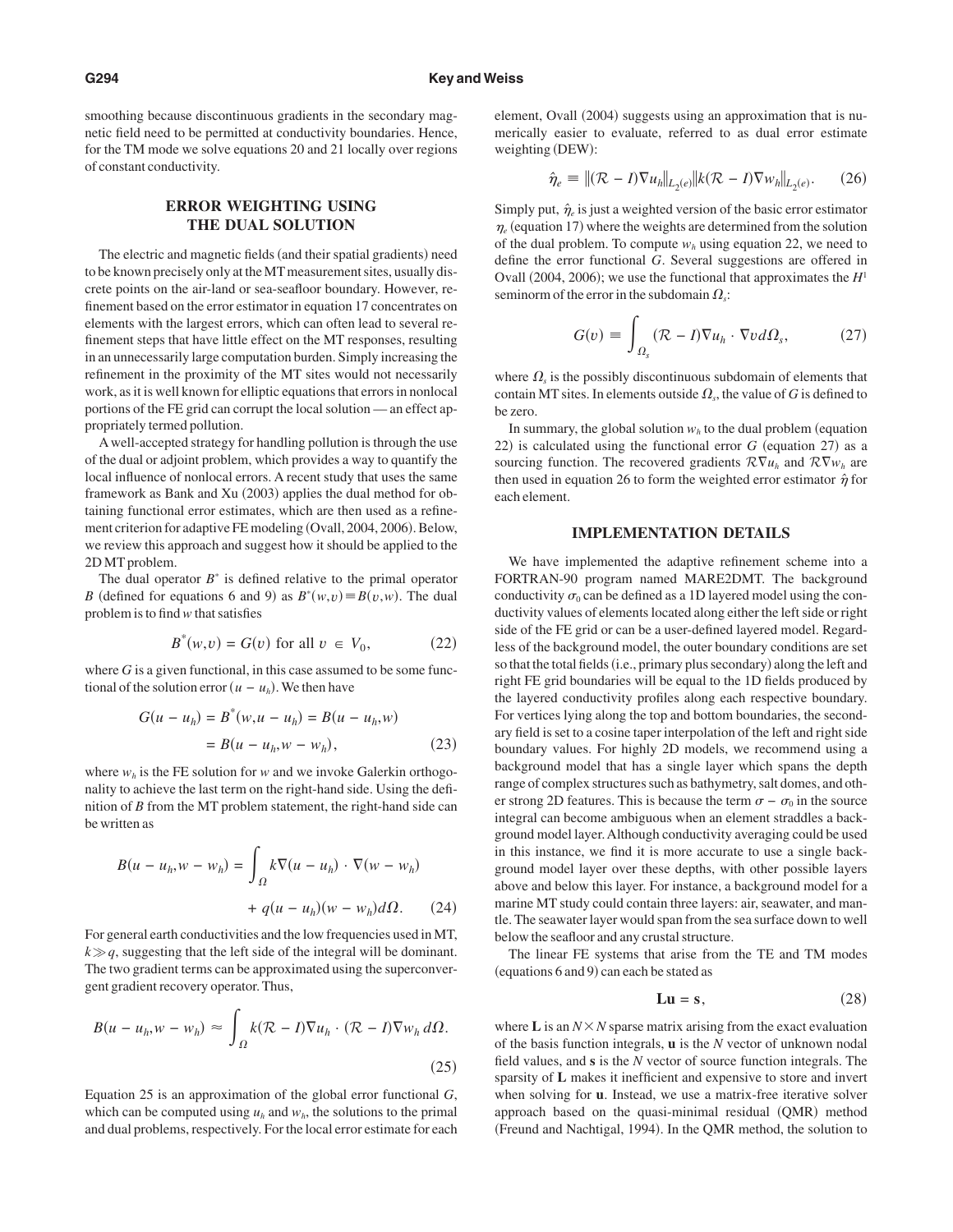equation 28 is found iteratively by rching through expanding Krylov subspaces of the linear system. This approach is matrix free in that Krylov methods only require computing the action of the matrix on an arbitrary vector but not explicit storage of the matrix itself. Thus, for an arbitrary solution vector **u**, we compute the vector **Lu** additively by summing up the contribution **L***e***u***<sup>e</sup>* from each element. For *N* degrees of freedom in the linear system, the storage requirements of QMR are only 10*N*. We use simple Jacobi scaling as a preconditioner to speed up the rate of convergence for QMR, but other more complicated preconditioners could also be used. The linear system arising from the dual problem (equation 22) is also solved using QMR. The  $L_2$  projection (equation 20) results in a well-conditioned mass matrix that is easily inverted using only a few QMR iterations. For the smoothing operations *Sm*, the left-hand side of equation 21 results in a stiffness matrix and is partially solved using *m* preconditioned conjugate gradient (PCCG) iterations.

After solving the primal and dual problems, the error estimator  $\hat{\eta}$ (equation 26) is calculated for each element. The  $r$  percent of elements with the largest  $\hat{\eta}$  values are selected for refinement. After a refined grid is generated, a new FE solution and error estimator  $\hat{\eta}$  are computed, and the process is repeated iteratively until the solution converges to the desired tolerance. To speed up the solution time on subsequently refined grids, the QMR solver can be started using the linear interpolation of the previous solution onto the current grid.

Element refinement is done using external calls to Triangle (Shewchuk, 1996, 2002), an open-source constrained and conforming Delaunay triangulation code. Triangle can rapidly generate a high-quality triangulation that conforms to an input set of vertices and connecting line segments; it has no practical limit on the amount of complex structure included in the grid. The triangulation quality is measured by the minimum edge angle  $\alpha$  permissible in any triangular element. Small angles in FEs are known to form an ill-conditioned stiffness matrix that can seriously degrade the convergence of Krylov solvers. Triangle also has difficulty generating a triangulation when  $\alpha$  > 33°, and we have found through experience that 20°  $\alpha$  < 32° works well. Grid refinement is accomplished by an optional input file to Triangle that specifies maximum area constraints for refining elements in an existing mesh. In our example, we specify that the *r* percent of elements with largest  $\hat{\eta}$  values have maximum area constraints of one-half their current size. The number of elements in the grid then increases by at least 2*r* percent upon each refinement step, although the exact number can be much greater than this because Triangle refines existing grids by adding new vertices and then recomputing an optimal triangulation of those vertices. Refinement using Triangle usually takes an insignificant amount of time when compared to solving the FE system.

The recovered gradient  $R\nabla u_h$  is used to compute the strike normal components of the MT fields using equations 11–14. For sites located along structural boundaries (the air-land interface or the sea-seabed interface), we use the recovered gradients from the more conductive side of the boundary because they are usually more well behaved. We also note that for the TM mode, air elements are not required because vertical electric currents are not permitted at the airland boundary.

## **COMPARISON WITH ANALYTIC CALCULATION**

We verify the new algorithm by comparing its results with an analytic solution for a simple segmented slab model (Weaver et al., 1985, 1986). The model is illustrated in Figure 1 and consists of a

100-km–thick slab divided into a 5-km wide, 1-ohm-m region, bound on the left and right by 10- and 50-ohm-m and 50 ohm-m regions. The analytic solution has a perfect conductor underneath the slab, which we approximate in the FE grid by setting resistivity to 10<sup>−</sup><sup>8</sup> ohm-m. MT responses at the 100-s period were computed for 197 sites atop the slab at lateral positions between −100 and 100 km. The adaptive FE algorithm was run until either an acceptable MT response misfit was obtained or the number of vertices grew excessively large. Both the BEE and DEW techniques were tested. Figures 2 and 3 show the agreement of the MT fields computed using the analytic calculation and the FE method (using the final grid obtained using DEW refinement). Because the TM mode  $H<sub>x</sub>$  field at the airland interface is constant, only the  $E<sub>v</sub>$  field is shown. Figure 4 illustrates the convergence rate for both BEE and DEW refinement. As expected, DEW refinement far outperforms BEE refinement. For the TE mode, DEW achieves a  $1\%$  root mean square (rms) misfit level using about 5000 vertices, while extrapolation for BEE suggests about 10 more refinement iterations and about 20 times more vertices are needed to achieve the same misfit. For the TM mode, DEW achieves a 1% rms misfit level using about 10,000 vertices, while BEE never reaches an acceptable misfit and instead converges to a constant 20% misfit for the last 10 iterations.

Figure 5 shows the coarse starting grid and the BEE and DEW grids for the TE mode after 18 refinement steps. The vertical 1D conductivity profile of the left segment was used for the background model  $\sigma_0$ , so both the middle and right segments had nonzero  $\sigma - \sigma_0$  and hence had nonzero secondary field source terms. The TE



Figure 1. Model used for comparison of adaptive FE and analytic calculations.



Figure 2. Comparison of the real and imaginary TE fields at 100 s period from the analytic and FE calculations after 18 DEW iterations. The FE solution is plotted as lines and every second point of the analytic solution is plotted as black dots. Field values are normalized by the magnetic field  $H_0$  at  $x = -100$  km.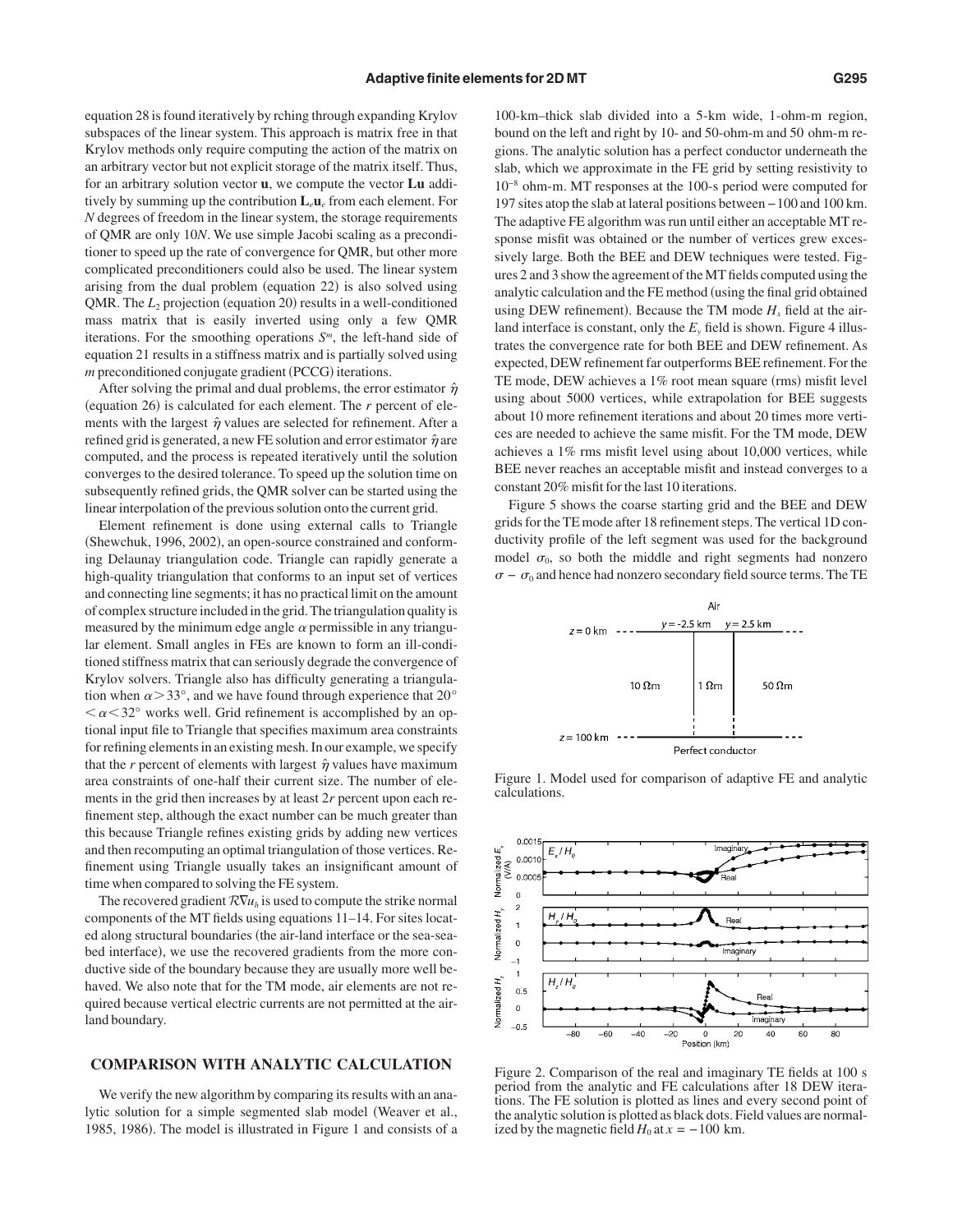mode BEE refinement is concentrated almost uniformly throughout both the middle and right segments, whereas the DEW refinement is centered around the MT site locations, with a small bias towards the middle and right segments over the left segment. Figure 6 shows the twentieth refinement grids generated for the TM mode. It is clear why the BEE refinement resulted in a constant 20% misfit— most of the refinement is concentrated near depths of 100 km in both the middle and right segments. In this region, the secondary field source currents are nonzero and the solution contains a sharp gradient as it attenuates to zero in the basal conducting layer. This region is far enough away from the MT sites that the massive amount of refinement has little effect on the MT responses. This is sharply contrasted by the effectiveness of the DEW refinement, where new elements were created near the MT sites and in the middle segment and only a small amount of refinement occurred on the right segment near the 100-km depth boundary.

For both modes and refinement techniques, the maximum misfit over all data is about 2–10 times larger than the rms misfit. For the TM mode, the maximum misfit sometimes increases by up to a factor of two on subsequent interactions. This is as expected, given the way Triangle refines existing grids by using a hierarchy of vertices but not a hierarchy of elements. Sometimes old elements are replaced by new elements that have slightly worse recovered gradients, the case usually being that an element is inverted from its original position. However, subsequent grid refinement effectively refined these elements and the algorithm converged to an acceptable solution. This effect is not seen in the TE mode because the secondary field  $E'_{x}$  exhibits more smoothly varying spatial gradients.



Figure 3. Comparison of the real and imaginary components of the TM mode *Ey* field at 100 s period from the analytic and FE calculations after 20 DEW iterations. Only the solution at  $-5 \le x \le 5$  km is shown. The FE solution is plotted as lines and every fifth point of the analytic solution is plotted as black dots. Field values are normalized by the magnetic field  $H_0$  at  $x = -100$  km.



Figure 4. Convergence of the MT responses for grid refinement using the BEE and DEW, shown as the rms misfit and maximum misfit for the (a) TE and (b) TM responses at  $100 \text{ s.}$ 

An efficiency test for various amounts of grid refinement per iteration is shown in Figure 7. The results indicate that about 15% refinement gives the fastest decrease in misfit, which was used for the plots in Figure 4. However, our experience suggests that this number will vary slightly, depending on the model complexity and on the choice of the background model  $\sigma_0$ . Another test was done to find the optimal number of smoothing iterations *m* to use for equation 21, which Bank and Xu  $(2003)$  show is two when considering the error in the entire model domain. Although not shown here, our tests for the TE mode indicate that the recommended two smoothing iterations can actually slightly degrade the gradient estimates at MT sites, resulting in up to twice as many vertices required to achieve the same rms gradient accuracy as zero smoothing iterations. This is in part because the MT sites are located along a conductivity interface where the



Figure 5. FE grid comparison for the TE mode calculation at 100 s. (a) Coarse starting grid, (b) eighteenth refined grid using BEE and (c) DEW based refinement. MT sites were located between 100 and 100 km.



Figure 6. FE grid comparison for the TM mode calculation at 100 s. (a) Twentieth refined grid using BEE and (b) DEW-based refinement.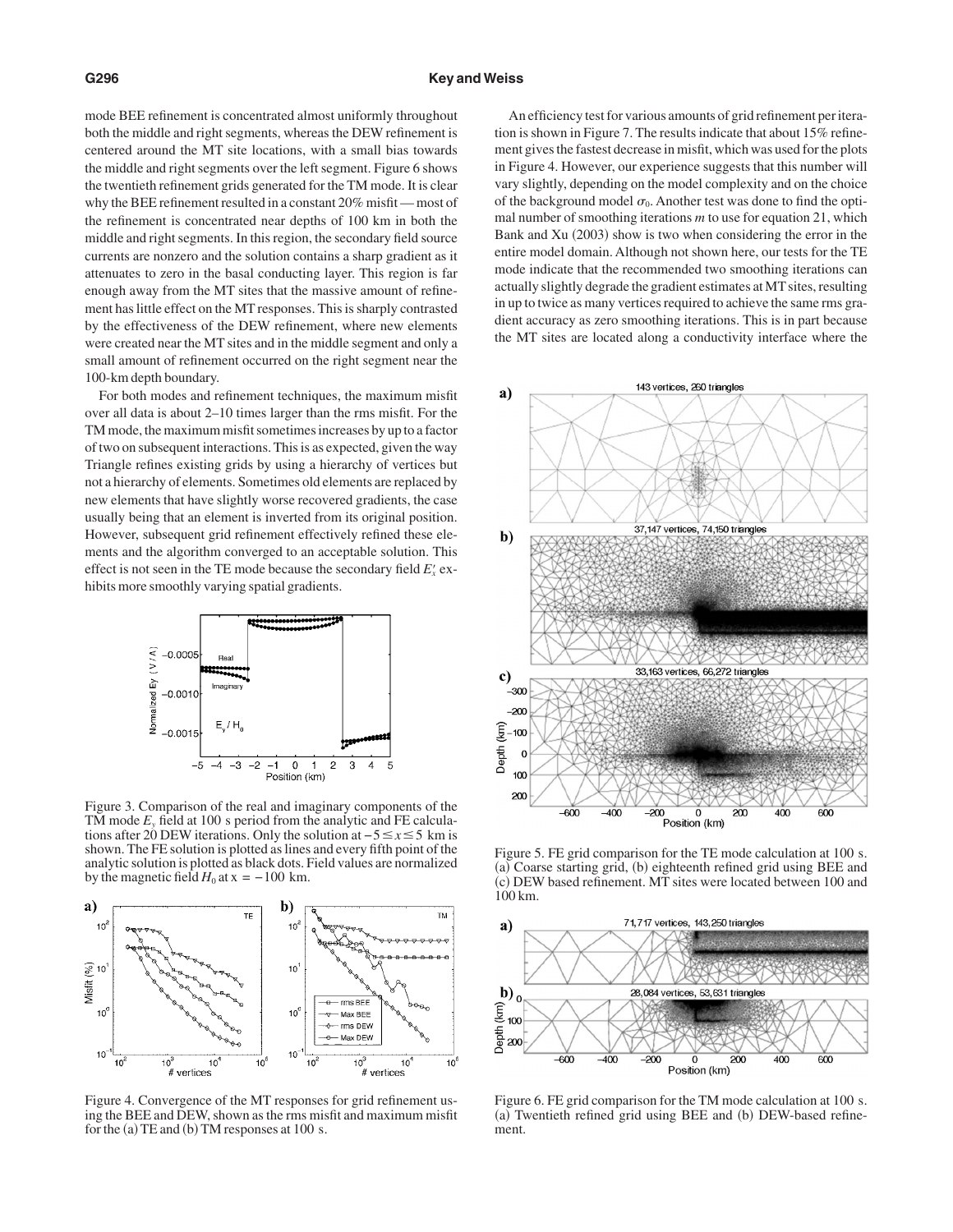gradient has an abrupt change in slope, which is being smeared out by the smoothing iterations.

For our final test, we analyzed the frequency dependence of the TE grid. Using the 100-s period optimized grid, we computed FE solutions at periods from 1 to 10,00 s. The misfits for the  $E_x$  and  $H_y$ components are shown in Figure 8.At shorter and longer periods, the misfit is larger than at 100 s. At the longest periods, the misfit begins to decrease as the skin depth of the EM fields increases and the EM fields become less sensitive to the relatively shallow 2D slab and more sensitive to the basal conducting half-space. At periods shorter than 100 s, the  $E_x$  maximum misfit behaves as  $T^{-0.56}$ , where *T* is the period in seconds, and the rms misfit behaves as *T*<sup>−</sup>0.23. The maximum misfit for short periods appears to be inversely related to the EM skin depth, which is proportional to  $T^{0.5}$ . Given this scaling, a grid converged to about 0.1% accuracy could be used to give a 1% accurate response at a period 100 times shorter. Similar arguments probably hold for the long period limit, depending on the model structure. A safe strategy for computing a broadband MT response would be to use refinement for every two decades of period, thus ensuring accurate solutions for the decade of periods on both sides of the refinement periods.



Figure 7. Efficiency of grid refinement for various amounts of DEW refinement per iteration.



Figure 8. TE mode misfit as a function of period when using the 100 s optimized grid at other periods. Maximum misfit and rms are shown for (a)  $E_x$  and (b)  $H_y$ . The slopes of thick lines are proportional to *T*<sup>−</sup>0.56 and *T*<sup>−</sup>0.23, where *T* is the period in seconds.

## **COMPLEX SEAFLOOR MODEL**

Here we present an example that highlights the unique capabilities of adaptive refinement. Our goal is to obtain accurate MT responses at 1–10,000-s periods for a model that bears resemblance to structures found along the Sigsbee Escarpment, offshore in the northern Gulf of Mexico (e.g., Orange et al., 2004). Figure 9 shows the central portion of the model. The blue resistive features above 7 km depth are hypothetical salt domes and intrusions, the redorange layering corresponds to a sedimentary sequence, and small yellow resistive features are near-surface gas hydrate accumulations. The entire domain extends from −100 to 200 km in depth and from −500 to 500 km in width. Below 25 km depth, the model contains a horizontal layer of 1 ohm-m, which attenuates the long-period secondary fields by several skin depths before they diffuse to the model boundaries. A coarse initial grid that exactly conforms to this model was generated in Triangle in just a fraction of a second and contains 1789 vertices and 3526 elements. Thirty MT sites were positioned along the seafloor at lateral positions of 0–42 km. The background 1D model for  $\sigma_0$  was chosen to contain four layers: air, conductive seawater, resistive basement, and the terminating conductor. To avoid the degenerate case of elements that span across a background model layer boundary, the seawater background model was extended to a depth of 8 km, well beneath any of the 2D structures.

Adaptive refinement iterations were done for periods of 10 and 1000 s. For each iteration, the error estimator  $\hat{\eta}$  was computed for both the TE and TM modes and at both refinement periods, and 15% of elements with the highest values were refined in Triangle. Since the DEW scheme results in a steady monotonic convergence of the rms misfit, we used a simple convergence test of differencing the MT responses from consecutive iterations. After nine iterations, the differences had an rms value of about 0.1% and a maximum value of 0.8%, so the refinement iterations were stopped. The final grid uses 20,643 vertices and 41,231 elements.

The central portion of the grid and the total normed error for the eighth refinement are shown in Figure 10. The grid refinement is concentrated in two general regions: around the MT sites and along the boundaries of the resistive salt bodies. In the vicinity of the MT sites, the smallest elements are about 30 m diameter, or about onetenth the skin depth in seawater at the 1 s period. The small elements on the resistive salt boundaries occurs on the interior edge of the salt. Although not shown here, we also tried using BEE refinement, which results in the exact opposite effect, with the refinement occurring on the exterior of the salt. This counterintuitive finding actually has a logical explanation. For the TM mode, BEE determines that large gradient errors in the  $H'_x$  field are present on the exterior of the salt, corresponding to boundary charge effects; therefore, finer ele-



Figure 9. Central portion of the complex seafloor model. Colors correspond to resistivity values. Gray indicates seawater resistivity. Stars show the locations of the three MT responses plotted in Figure 11.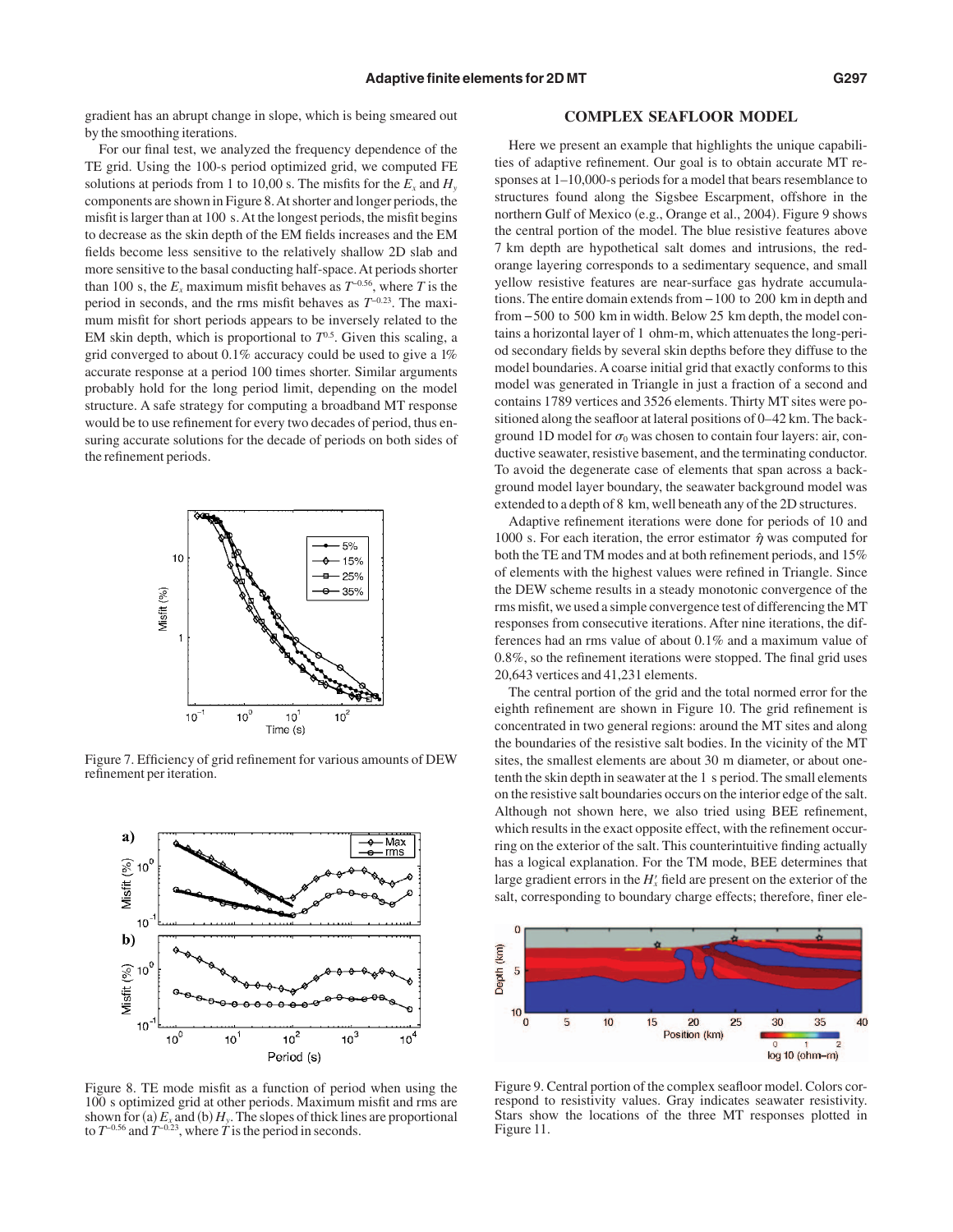#### **G298 Key and Weiss**



Figure 10. Error estimator  $\hat{\eta}$  for the eighth refinement iteration grid. Colors show the  $log_{10}$  value of the normed error estimator, summed for both TE and TM modes at 10- and 1000-s periods. Only the central portion of the grid is shown.



Figure 11. MT apparent resistivity and phase responses for the three sites shown in Figure 9.

ments are required there. However, for DEW, the dual solution weights effectively reverse the situation. This occurs because the MT fields have larger skin depths inside the salt, so anomalous fields generated on the salt boundary are able to effectively diffuse through the salt and up to the MT sites. Likewise, errors in the solution can effectively pollute the MT sites through diffusion through the resistive elements. Therefore, an accurate solution on the resistive side of the boundary is more important in this instance.

In Figure 11 we show broadband MT responses from three seafloor sites, which were computed using the strike parallel and perpendicular fields. The responses are clean looking and contain the complex signature of underground resistivity features.

#### **CONCLUSIONS**

The unstructured and adaptive FE algorithm for MT modeling provides a unique tool for studying the response of complex 2D structures. Based on the tests shown, we can recommend the following conclusions for implementing this technique: The adaptive algorithm can be started from a coarse grid that conforms to any imposed structural boundaries. Refinement iterations should be performed for at least one period every two decades and should be done for both TE and TM modes. DEW should be used to guide the refinement. In addition, about 15% refinement per iteration yields the fastest convergence rate. Gradient smoothing operations are unnecessary for surface MT sites. Finally, a simple and effective convergence test is to difference the results from consecutive iterations.

The converged grids show some interesting properties that reflect the sensitivity of MT. The DEW-based refinement yields grids with the smallest elements near the MT sites. These elements have diameters of about one-tenth a skin depth at the shortest period when the grid has converged to about 0.1%–1% misfit. Additional regions of heavy grid refinement are observed along select resistivity boundaries that would otherwise pollute the responses at the MT sites. A counterintuitive finding for the complex seafloor model reveals that refinement along the interior edge of the resistive salt is more important for the MT response accuracy than refinement in the conductive regions exterior to the salt.

Adaptive refinement is particularly well suited to handle marine MT profiles across regions of large and predominantly 2D topographic variations such as spreading ridges, the continental slope, and faulted margins. The method could be applied to other EM techniques, such as the many forms of controlled-source EM sounding. Variations of the adaptive method may prove effective for improving the stability of inversions.As the inversion model parameters are updated, regridding and refinement could ensure the accuracy of the forward solution and Frechet derivatives. Sharp boundary inversions could be equipped with more flexibility since the boundaries could be moved exactly using an unstructured grid, instead of only at the discrete values corresponding to the structured grid spacing. Finally, the adaptive refinement technique could be expanded to 3D EM problems.

## **ACKNOWLEDGMENTS**

We thank Steven Constable and Yuguo Li for useful comments, Jeff Ovall for kindly providing an advance copy of his manuscript, and Jonathan Shewchuk for making Triangle freely available. Three anonymous reviewers provided helpful suggestions for improving the manuscript. K. Key acknowledges support from the Seafloor Electromagnetic Methods Consortium at Scripps Institution of Oceanography. Sections of this work were performed at Sandia National Laboratories. Sandia is a multiprogram laboratory operated by Sandia Corporation, a Lockheed Martin Company, for the United States Department of Energy's National Nuclear Security Administration under contract DE-AC04-94AL85000.

## **REFERENCES**

- Ainsworth, M., and J. T. Oden, 2000, A posteriori error estimation in finite element analysis: John Wiley & Sons, Inc.
- Aprea, C., J. Booker, and J. Smith, 1997, The forward problem of electromagnetic induction:Accurate finite-difference approximations for two-dimensional discrete boundaries with arbitrary geometry: Geophysical Journal International, **129**, 29–40.
- Baba, K., and N. Seama, 2002, New technique for the incorporation of seafloor topography in electromagnetic modeling: Geophysical Journal International, **150**, 392–420.
- Bank, R. E., and J. C. Xu, 2003, Asymptotically exact a posteriori error estimators, Part II: General unstructured grids: SIAM Journal on Numerical Analysis, **41**, 2313–2332.
- Brewitt-Taylor, C., and J. Weaver, 1976, Finite-difference solution of 2-dimensional induction problems: Geophysical Journal of the Royal Astronomical Society, **47**, 375–396.
- Coggon, J. H., 1971, Electromagnetic and electrical modeling by finite element method: Geophysics, **36**, 132–155.
- Freund, R., and N. Nachtigal, 1994, An implementation of the QMR method based on coupled 2-term recurrences: SIAM Journal on Scientific Computing, **15**, 313–337.
- Hohmann, G. W., 1975, Three-dimensional induced-polarization and electromagnetic modeling: Geophysics, **40**, 309–324.
- Lapidus, L., and G. Pinder, 1999, Numerical solution of partial differential equations in science and engineering: Wiley Interscience.